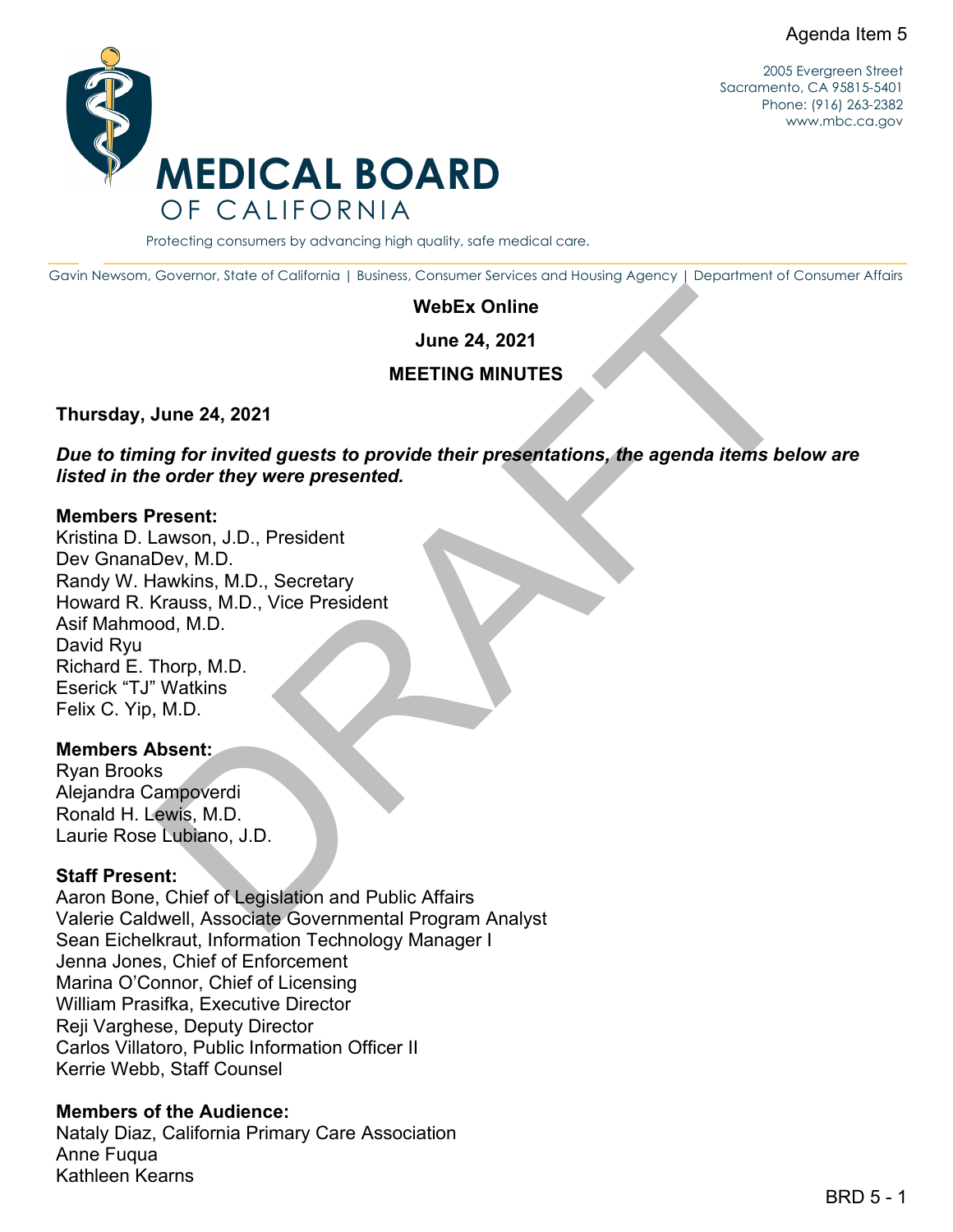Matt Lege, SEIU California Melissa Nothnagle, M.D., Natividad Medical Center Kate Perkins, M.D., UCLA Catrina Reyes, California Academy of Family Physicians

# **Agenda Item 1 Call to Order/Roll Call/Establishment of a Quorum**

 at 5:15 P.M. A quorum was present and due notice was provided to all interested parties. Ms. Lawson called the meeting of the Medical Board of California (Board) to order on June 24, 2021,

# **Agenda Item 2 Discussion and Possible Action on Interpretation of Requirement for 36 Months of Approved Postgraduate Training with 24 Continuous Months in the Same Program to Qualify for a Physician's and Surgeon's Certificate**

m 2 Discussion and Possible Action on Interpretation of Requirement for 3<br>
Months of Approved Postgraduate Training with 24 Continuous Month<br>
the Same Program to Qualify for a Physician's and Surgeon's Certifica<br>
nor expl Ms. O'Connor explained that prior to January 1, 2020, domestic medical school graduates were required to complete one year of accredited postgraduate training, and international medical school graduates were required to complete two years of accredited postgraduate training. Ms. O'Connor continued, saying that SB 798 changed the postgraduate training requirements so that all medical school graduates, regardless of whether they graduated from a domestic or international school, must complete 36 months of Board-approved postgraduate training, including 24 months in the same program. Ms. O'Connor explained that the Board believed three years of postgraduate training was necessary to ensure a physician completed their residency program before practicing independently with a physician's and surgeon's license.

 attestation that the applicant has received credit for 36 months of postgraduate training with at Ms. O'Connor stated that specialty boards under the American Board of Medical Specialties (ABMS) establish how much leave a resident may take without making up the time to qualify for board certification, and each postgraduate training program establishes their own leave policies. Ms. O'Connor explained the Board's Application Review and Special Programs Committee, saying the committee addresses applications on a case-by-case basis to accept an applicant's training as meeting licensure requirements based on the program director's least 24 months in the same program.

 Dr. Thorp commented that there is concern from programs regarding individuals not being able to sign death certificates and other documents, moonlighting, and being able to take leave during their training program. Dr. Thorp also shared the issue of the delay when an applicant applies for licensure, causing a delay in medical staff privileges and being able to join the workforce. Dr. Thorp commented on an unintended consequence of the postgraduate training license (PTL), saying many applicants choose to get licensed in other states where the requirement is only two years to get full licensure. Dr. Thorp commented that this interpretation addresses the leave issue, but it does not address the more serious issue of losing doctors to other states that allow them to enter the workforce quicker. Dr. Thorp asked what other states are doing to allow them to fully license an applicant in two years, as opposed to three years.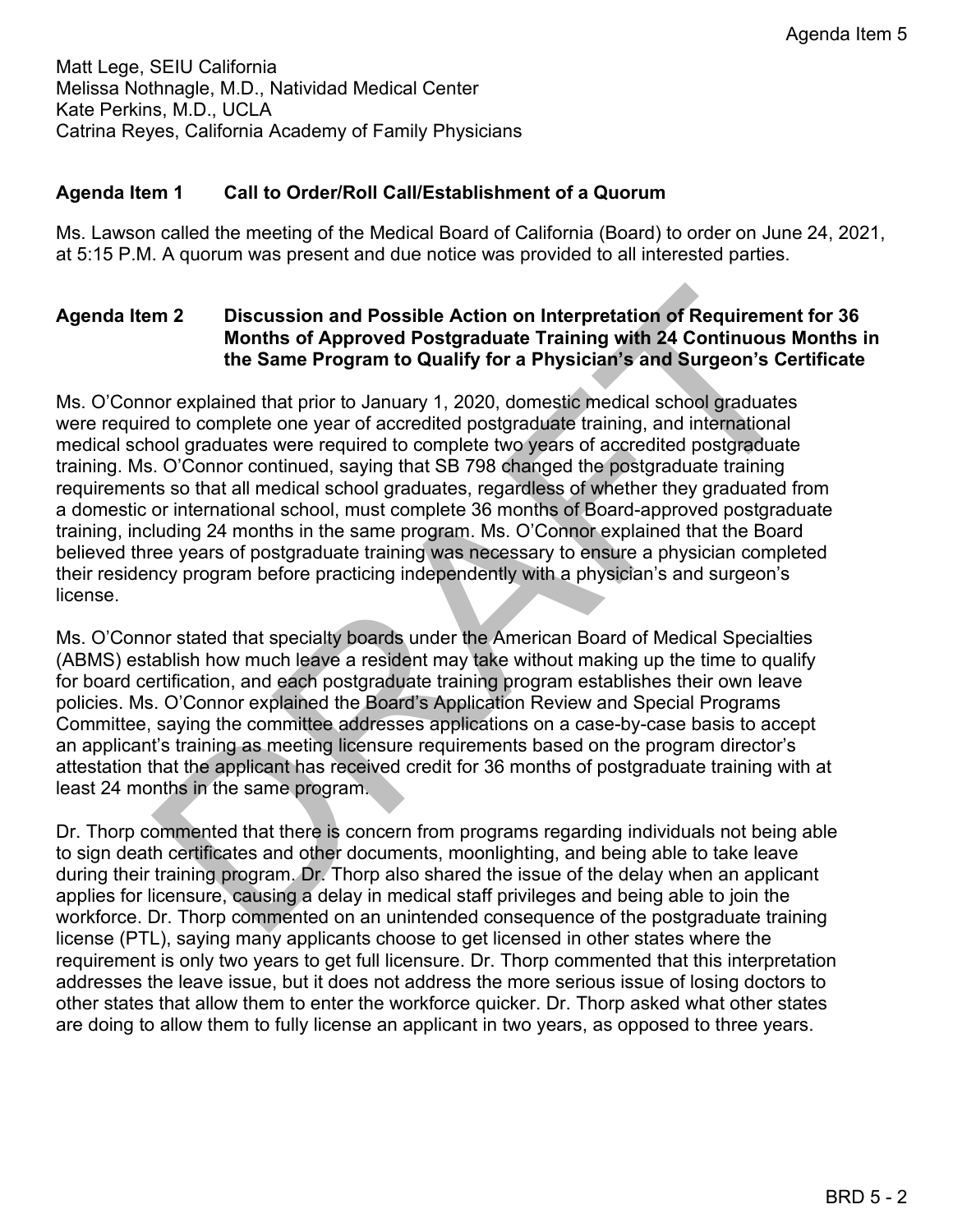Ms. O'Connor replied that some other states do not allow moonlighting outside of their address the issue of time between training and licensure. program. Ms. O'Connor continued, saying a temporary license is issued in some states to

view and approve medical schools, which opened opportunity for more people to<br>ensusue. Ms. Webb reviewed the agendized item, saying it addresses the leave<br>dialows the Board to make a policy adjustment and clarification so Ms. Webb commented that the licensing requirement in other states vary from one year to three years, with one state requiring successful completion of a postgraduate training program to qualify for licensure. Ms. Webb continued, saying the Board made the decision during the prior sunset period that one year and two years of postgraduate training for licensure was not sufficient for consumer protection. Ms. Webb explained that the Board made the decision to require three years for all applicants, and in doing so, also eliminated the requirement for the Board to review and approve medical schools, which opened opportunity for more people to qualify for licensure. Ms. Webb reviewed the agendized item, saying it addresses the leave program and allows the Board to make a policy adjustment and clarification so that individuals who take leave, but whose program director attests that they have received at least 36 months of approved postgraduate training with 24 months in the same program, will qualify for licensure.

# *Dr. Krauss moved to authorize staff to accept attestations from an applicant's program director indicating that an applicant has been granted credit for at least 36 months of approved postgraduate training with at least 24 months in the same program/S: Dr. Hawkins*

 Dr. Krauss commented that this gets to the point of concern regarding the 36-month requirement. Dr. Krauss agreed with Dr. Thorp regarding the time from completion of the program to licensure and hoped that Board staff could find a workaround.

Dr. Mahmood commented that once someone completes the requirement, they should be eligible for licensure immediately, and that can be done with a letter from the program. Dr. Mahmood also commented that California is a leader and should not be looking at other states to see why they are licensing people with one or two years of training.

Dr. Hawkins agreed with Dr. Mahmood.

Dr. GnanaDev commented that this is a policy issue, and that statute is not changing. Dr. GnanaDev supported the policy change.

 Dr. Thorp commented that there are thousands of doctors who are finishing primary care training programs that are going to have significant obstacles to being able to go to work. Dr. Thorp continued, saying protecting the public also means there is a workforce to provide care. Dr. Thorp added that there are more doctors retiring than there are doctors coming into the workforce. Dr. Thorp expressed his frustration in the Board for not focusing on this unintended consequence of the PTL, saying it puts the public at risk for losing doctors.

 Ms. Lawson explained that this agenda item and meeting came about because the Application Review and Special Programs Committee has been grappling with this issue and wanted the policy direction of the Board to expedite those particular applications. Ms. Lawson asked for comments from the public.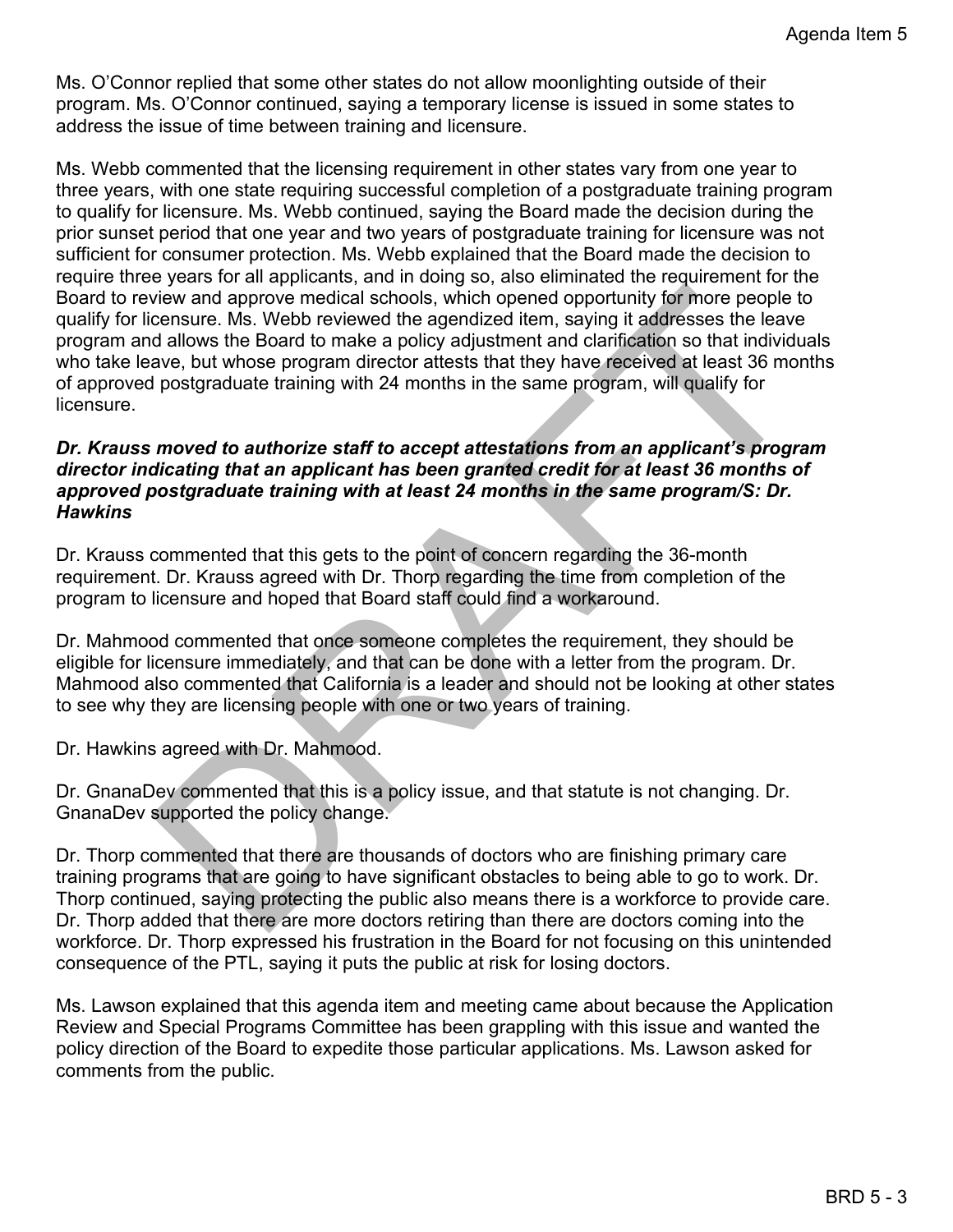Ms. Diaz thanked the Board for their time to discuss and resolve this issue, but also stated there are other PTL issues effecting the physician workforce and patient population. Ms. Diaz explained that this issue will be even bigger next year if no action is taken. Ms. Diaz stated that this cannot be a piecemeal approach, and the Board should adopt a hybrid model where residents could obtain a PTL upon entering their program and be eligible for an unrestricted license at 12 or 24 months, depending on whether they are a domestic or international medical school graduate. Ms. Diaz urged the Board to support AB 1156, which puts forward the hybrid structure.

Ms. Fuqua commented that this issue is important and recalled her experience with an intern at an urgent care facility.

 scenario where an individual moved out of stated to a different fellowship due to the PTL Ms. Nothnagle shared her own experience of going through the PTL process this year. Ms. Nothnagle commented that many residents take a leave of absence, and that reviewing each on a case-by-case basis would be difficult, especially next year. Ms. Nothnagle shared a requirements.

 California for licensure but did not due to the strict time requirements of the PTL. Ms. Reyes problems caused by the PTL. Ms. Reyes shared an example of a fellow from out-of-state who was expected to move to commented that the solutions is a piecemeal approach to solve the many issues arisen out of the PTL. Ms. Reyes urged the Board to support AB 1156 as a path forward to addressing

diatere facility.<br>
gle shared her own experience of going through the PTL process this year. Ms.<br>
gle shared her many residents take a leave of absence, and that reviewing each<br>
grow-mended that many residents take a leave Ms. Perkins summarized the concerns of the PTL as a restrictive practice, having logistical supported accepting program director certification of competency and completion of 36 months issues, and having legitimate interruptions in graduate medical education training. Ms. Perkins of postgraduate training. Ms. Perkins shared examples of individuals who were not eligible for full and unrestricted licensure because they did not complete 24 consecutive months of training.

Ms. Lawson asked Board staff about the process for evaluating individual circumstance on a case-by-case basis

 or do not quite fit the requirements. Ms. O'Connor replied that the Application Review and Special Programs Committee reviews and puts forth recommendations for applications where there may be unusual circumstances

Mr. Lege commented on behalf of the California Committee of Interns and Residents, saying they support the motion to ensure the state does not lose anymore physicians to other states. Mr. Lege asked the Board to continue to work on the PTL issues through AB 1156.

 commented that she also supports AB 1156. Ms. Kearns stated she was in favor of reverting Ms. Kearns agreed with prior public comments made and supported the motion. Ms. Kearns back to being able to apply for a full unrestricted license during residency.

Mr. Ryu asked what the reason was for the 24-month continuous training.